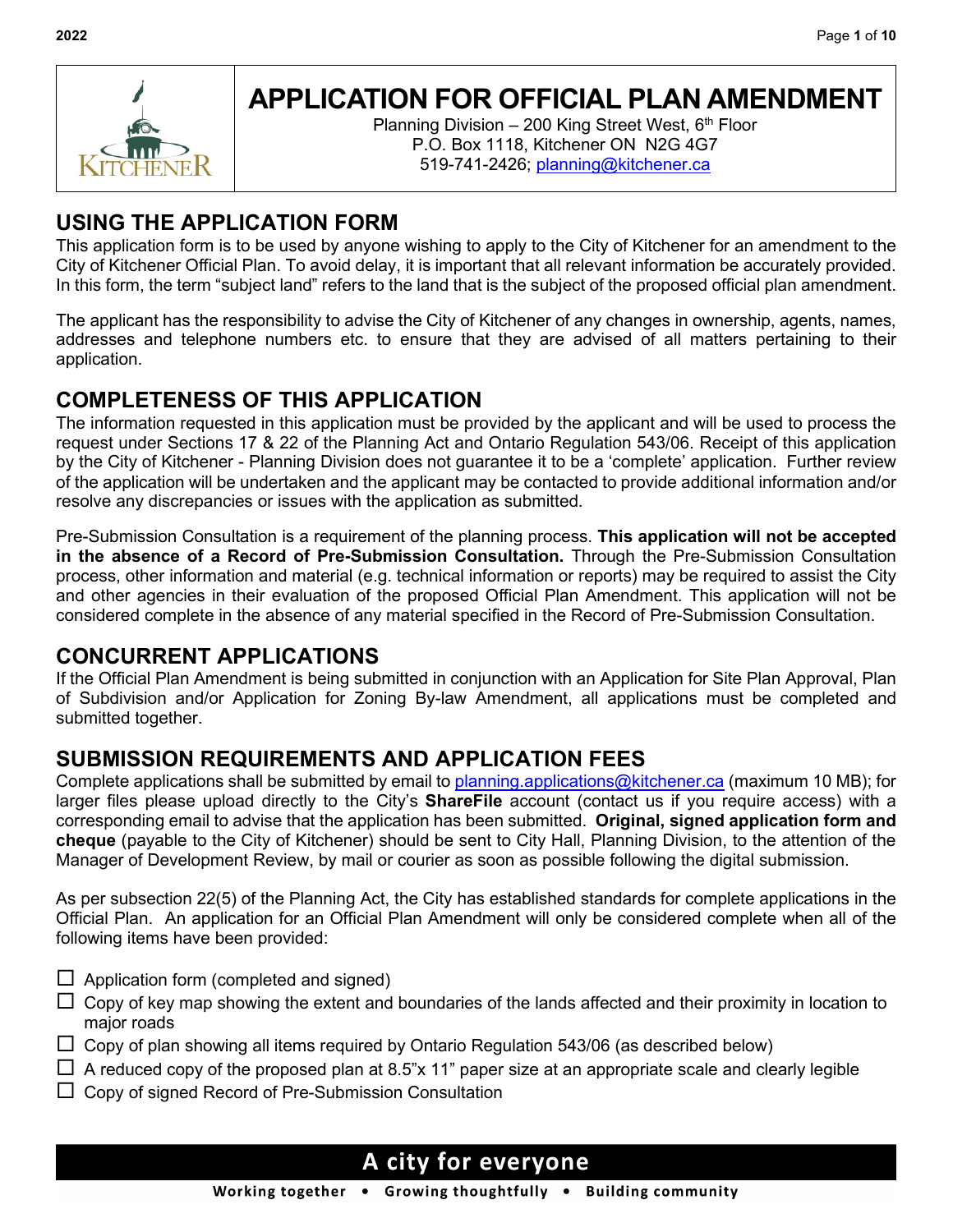- $\Box$  All supporting information and materials required to be provided with the initial submission pursuant to the Record of Pre-Submission Consultation
- $\Box$  If the site is located within a Source Protection Area, provide a copy of the Notice of Source Protection Plan Compliance (Section 59 Notice) obtained from the Regional Municipality of Waterloo. For more information, visit the Region's website at [http://www.regionofwaterloo.ca/sourceprotection.](http://www.regionofwaterloo.ca/sourceprotection)
- Application fee **\$8,909.00**

### **- PLUS -**

- □ Public notice advertisement fee \$1,350.00 (if combined with a zoning by-law amendment, one fee for both applications is sufficient)
- Notification signs \$**245.00 each**

### **TOTAL FEES SUBMITTED: \$**

(please include a scanned copy of cheque with the digital submission)

A Neighbourhood Information Meeting fee (**separate cheque** in the amount of **\$1,136.00**) is required to be submitted with this application. A refund will be issued in the event a meeting is not required. If more than one meeting is required, additional fee(s) will apply for each subsequent meeting.

Additional agency plan review fees may apply. Please see below for more information and forward fees directly to the applicable agency, as required:

- **Region of Waterloo** Planning & Development, Applications, Fee By-law - [https://www.regionofwaterloo.ca/en/doing-business/applications.aspx;](https://www.regionofwaterloo.ca/en/doing-business/applications.aspx) 519-575-4400
- **Grand River Conservation Authority** Planning & Development, Permit Fees - <https://www.grandriver.ca/en/Planning-Development/Permit-fees.aspx> ; 519-621-2761

## **NOTICE SIGNS**

Please note that all properties subject to an application for an Official Plan Amendment are required to post notice signs. As per Council Policy I-705, should the subject property be situated at an intersection or have frontage on more than one public road, notification signs will be required for each street frontage. If the application includes several properties more than one sign per frontage may be required. Property specific notice signs are provided by the City, at the cost noted in the fees section of this form, and shall be installed by the applicant.

A photograph of the installed property specific notice sign must be sent to the File Planner prior to the application being deemed complete. The sign(s) shall remain in place until a decision has been made by Council and the applicable appeal period has expired. At that time, it is the responsibility of the applicant to remove the sign(s).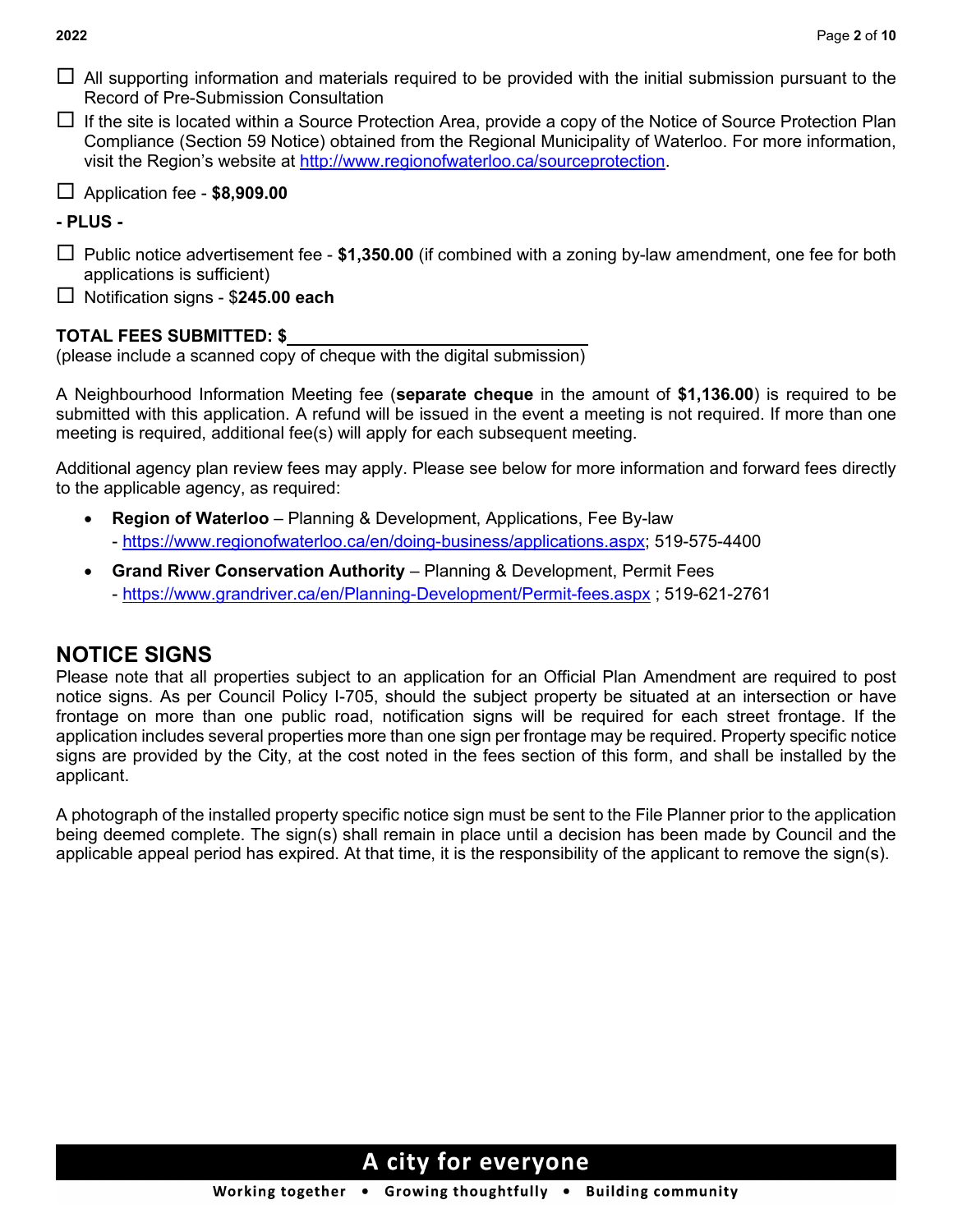### **OFFICIAL PLAN AMENDMENT PROCEDURE**

An application for an Official Plan Amendment generally requires a minimum of six (6) months to process. The procedure generally encompasses the following steps:

- 1. The application is reviewed by planning staff to ensure all prescribed information and the required fee has been provided. Within thirty (30) days of the receipt of an application the applicant will be notified in writing whether the application is considered "complete". Instructions regarding the notice signs will be sent to the applicant at this time.
- 2. Within fifteen (15) days of the application being deemed complete a "Notice of Application" will be advertised in The Record (local newspaper) and circulated to residents within 240 metres of the subject land & various departments / agencies for comment. Installation of the notice signs should be coordinated with the circulation of the Notice of Application. Any major issues arising from this circulation will be brought to the attention of the applicant for review and appropriate action.
- 3. Following the circulation period, a staff report containing a recommendation and any conditions of approval, if required, will be formulated.
- 4. Once the staff report has been finalized, a notice will be advertised in The Record (local newspaper) twenty (20) days in advance of the statutory public meeting. Notice will also be given directly to any persons that responded to the preliminary circulation outlined above.
- 5. At the public meeting, opportunity is afforded to the applicant and any other interested parties to make verbal and/or written submissions concerning the application. The committee may choose to recommend approval, refusal or deferral of the application.
- 6. If recommended for approval or refusal by the committee, the proposed amendment is then forwarded to city council for consideration.
- 7. If recommended for approval by city council, the proposed amendment will then be forward to the Regional Municipality of Waterloo for final approval. The Region of Waterloo may choose to approve, refuse or modify the proposed amendment. Notice of the decision will be given to those who have expressed interest, and the 20-day appeal period will commence the day after this notice is given, during which time the application may be appealed to the Ontario Land Tribunal (OLT). Should no appeal be filed, the amendment is final and binding as of the date of council passing.

## **STAFF USE ONLY – COMPLETE APPLICATION REVIEW**

- $\Box$  Original, signed application form received and reviewed
- $\Box$  Applicable fees submitted
- □ "Staff Use Only" fields completed on form
- $\Box$  Signed Record of Pre-submission Consultation attached
- $\Box$  Any additional information provided as required by Pre-submission Consultation Record (confirm that information meets submission criteria as requested by department/agency)
- $\square$  Confirmation of ownership, address & legal description
- $\Box$  Affidavit completed and signed by applicant & commissioner
- $\Box$  Authorization provided, if required

Deemed as a complete application by: Deemed as a complete application by: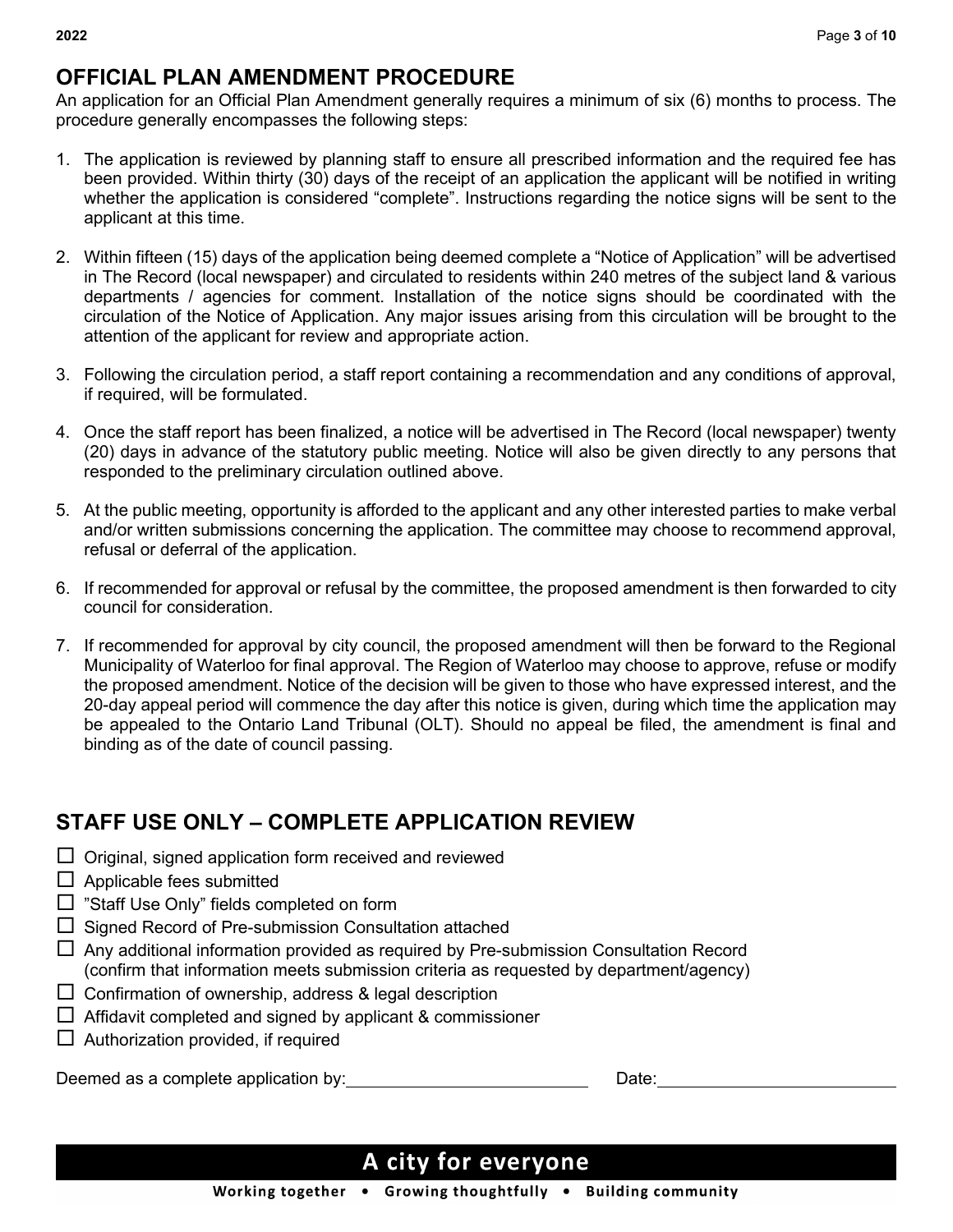

Planning Division  $-200$  King Street West,  $6<sup>th</sup>$  Floor P.O. Box 1118, Kitchener ON N2G 4G7 519-741-2426; [planning@kitchener.ca](mailto:planning@kitchener.ca)

#### 1. **REGISTERED OWNER** (list on additional page if required)

| Name(s):                 | Phone:       |
|--------------------------|--------------|
| Company (if applicable): | Extension:   |
| l Street Address:        | Email:       |
| City/Province:           | Postal Code: |

### **2. APPLICANT** (if other than registered owner)

| Name:                    | Phone:       |
|--------------------------|--------------|
| Company (if applicable): | Extension:   |
| <b>Street Address:</b>   | Email:       |
| City/Province:           | Postal Code: |

### **3. ALL PERSONS OR INSTITUTIONS WHO HAVE ANY MORTGAGE CHARGE OR ENCUMBRANCE ON THE PROPERTY**

| Name:                    | Phone:       |
|--------------------------|--------------|
| Company (if applicable): | Extension:   |
| <b>Street Address:</b>   | Email:       |
| City/Province:           | Postal Code: |

### **4. PRE-SUBMISSION CONSULTATION**

|                                                                                                                                                                                                                                                                                                            | a) Has the proposed amendment to the Kitchener Official Plan been the subject of a pre-submission<br>No $\square$<br>Waived $\square$<br>Yes $\Box$<br>consultation meeting with Planning Division staff? |  |  |
|------------------------------------------------------------------------------------------------------------------------------------------------------------------------------------------------------------------------------------------------------------------------------------------------------------|-----------------------------------------------------------------------------------------------------------------------------------------------------------------------------------------------------------|--|--|
|                                                                                                                                                                                                                                                                                                            | b) If yes, what was the date of pre-submission consultation?                                                                                                                                              |  |  |
|                                                                                                                                                                                                                                                                                                            | Yes $\Box$<br>No $\square$<br>Has a copy of the Record of Pre-submission Consultation been included?                                                                                                      |  |  |
| NOTE: The Record of Pre-submission Consultation documents the required information and materials<br>that must be submitted in conjunction with the application form and fees. The Record is used by staff<br>to determine whether the application is complete and acts as a receipt for any pre-submission |                                                                                                                                                                                                           |  |  |

**consultation fees that you may have paid.**

### **5. DETAILS OF SUBJECT LAND**

Municipal address of property subject to application:

Legal description of subject property (include lot & registered plan number and parts on reference plan):

Area of the subject lands:

Existing use of the subject lands:

**NOTE: Please attach a key map showing the extent of the lands affected by this application and their location in proximity to major roads.**

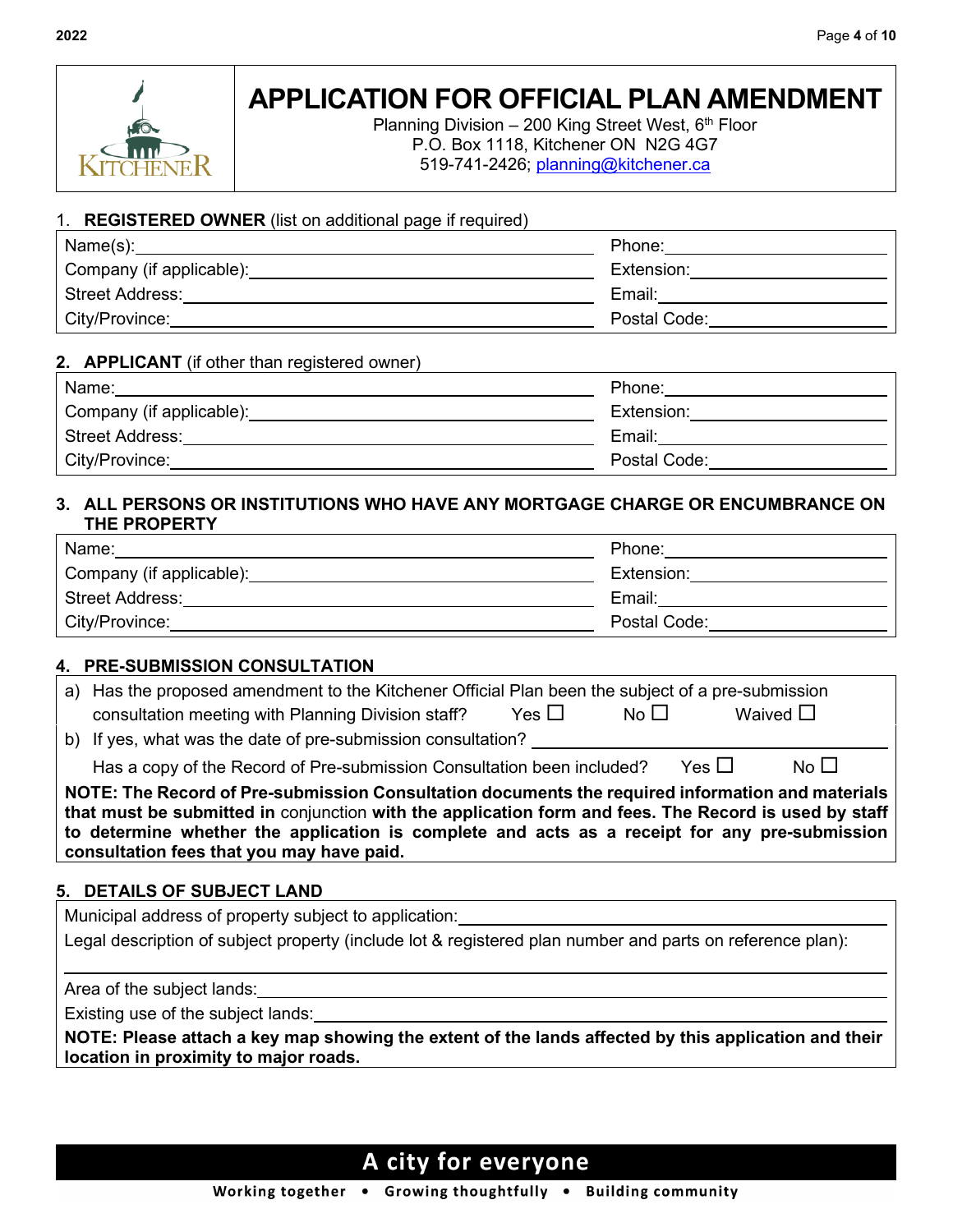| 6. | <b>DETAILS OF SUBJECT LAND (CONT'D)</b>                                                                                                                                                                 |            |              |
|----|---------------------------------------------------------------------------------------------------------------------------------------------------------------------------------------------------------|------------|--------------|
|    | Is the subject property:                                                                                                                                                                                |            |              |
|    | - Designated under the Ontario Heritage Act?                                                                                                                                                            | Yes $\Box$ | No $\square$ |
|    | - Listed on the Municipal Heritage Register?                                                                                                                                                            | Yes $\Box$ | No $\square$ |
|    | - Included on Heritage Kitchener's Inventory of Historic Buildings?                                                                                                                                     | Yes $\Box$ | No $\square$ |
| 7. | <b>CURRENT OFFICIAL PLAN DESIGNATIONS AND ZONING</b>                                                                                                                                                    |            |              |
| a) | Current regional official plan designation for the subject property:                                                                                                                                    |            |              |
| b) | Does the requested amendment conform to the application policies of the Regional Official Plan?<br>No $\square$<br>Yes $\Box$                                                                           |            |              |
| C) | What is the current city official plan designation for the subject property? Please include any Official Plan<br>policies or special designations such as floodplain that may affect the subject lands. |            |              |
| d) | What land uses does the current designation authorize?                                                                                                                                                  |            |              |
| e) | Identify the secondary plan and land use designation for the subject property, if applicable:                                                                                                           |            |              |
| f) | Is a secondary plan amendment being requested together with this official plan amendment?<br>Yes $\Box$<br>No $\square$<br>- If yes, identify the applicable sections, policies, schedules, etc.:       |            |              |
|    |                                                                                                                                                                                                         |            |              |
| g) | What is the existing zoning of the subject lands?                                                                                                                                                       |            |              |
|    |                                                                                                                                                                                                         |            |              |
| h) | Is a zoning by-law amendment being submitted together with this official plan amendment?<br>No $\square$<br>Yes $\Box$                                                                                  |            |              |
|    | - If yes, identify the proposed zoning categories and any requested special regulation provisions and/or<br>special use provisions:                                                                     |            |              |
|    |                                                                                                                                                                                                         |            |              |
|    |                                                                                                                                                                                                         |            |              |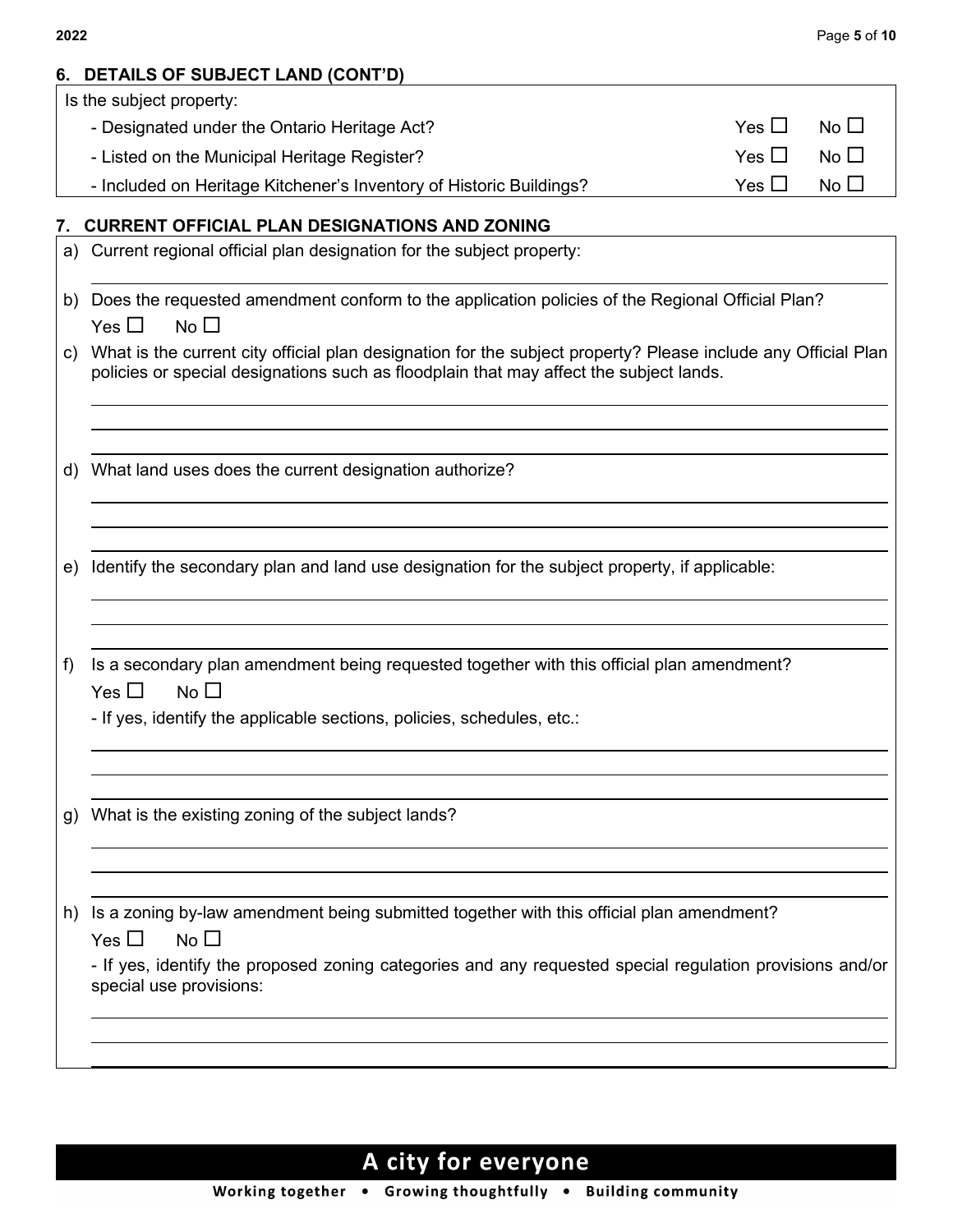| i) | Are there any other applications being submitted concurrently with this official plan amendment? If so,<br>please list (i.e. plan of subdivision, site plan, etc.):                 |
|----|-------------------------------------------------------------------------------------------------------------------------------------------------------------------------------------|
|    |                                                                                                                                                                                     |
| 8. | PROPOSED OFFICIAL PLAN AMENDMENT                                                                                                                                                    |
|    | a) What is the purpose of the requested amendment and the proposed use of the subject lands?                                                                                        |
| b) | Does the requested amendment change, replace or delete a policy in the Official Plan?                                                                                               |
|    | Yes $\Box$<br>No $\square$<br>- If yes, please list the affected policies and provide the text of the requested amendment (please attach<br>separate page if necessary):            |
|    |                                                                                                                                                                                     |
| C) | Does the requested amendment add a policy or Special Policy Area to the Official Plan?<br>Yes $\Box$<br>No $\square$                                                                |
|    | - If yes, please describe the requested policies or Special Policy Areas and provide the proposed text for<br>the requested amendment (please attach a separate page if necessary): |
|    |                                                                                                                                                                                     |
|    | d) Does the requested amendment change or replace a designation in the Official Plan?<br>No $\square$<br>Yes $\Box$                                                                 |
|    | - If yes, please list the affected designation and describe the proposed changes:                                                                                                   |
| e) | What land uses would the requested official plan amendment authorize?                                                                                                               |
|    |                                                                                                                                                                                     |
| f) | Are any official plan schedules or maps proposed to be changed or replaced?<br>No $\Box$<br>Yes $\Box$                                                                              |
|    | - If yes, please list the affected schedule or map:                                                                                                                                 |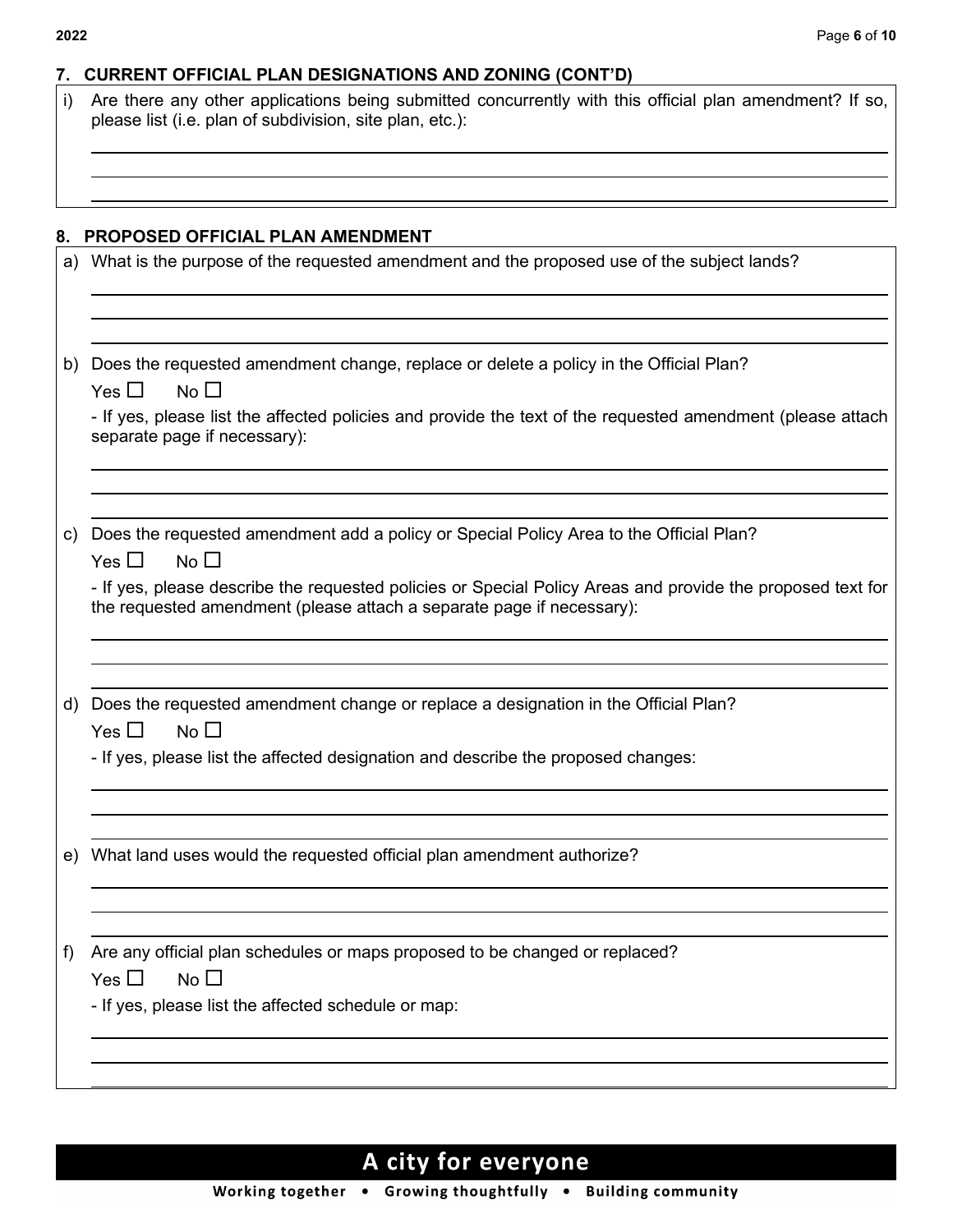### **8. PROPOSED OFFICIAL PLAN AMENDMENT (CONT'D)**

- g) Does the requested amendment alter all or any part of the City Urban Area?
	- $Yes \Box$  No  $\Box$

- If yes, please list current official plan policies and regional official plan policies dealing with the alteration of the City Urban Area:

h) Does the requested amendment remove the subject land from an area of employment?

- If yes, please list current official plan policies and regional official plan policies dealing with the removal of land from an area of employment:

### **9. PROPOSED SERVICING**

| a) | Sewage Disposal - select service type:                                                                                                                                                                                       |
|----|------------------------------------------------------------------------------------------------------------------------------------------------------------------------------------------------------------------------------|
|    | $\Box$ Publicly owned piped sewage system                                                                                                                                                                                    |
|    | Privately owned communal wastewater system*                                                                                                                                                                                  |
|    | Privately owned and operated individual wastewater system*                                                                                                                                                                   |
|    | Other (describe):                                                                                                                                                                                                            |
|    | *If selected, and if more than 4,500 litres of effluent would be produced per day as a result of the<br>development being complete, a servicing options report and hydrogeological report must accompany the<br>application. |
| b) | Water Supply -select service type:                                                                                                                                                                                           |
|    | $\Box$ Publicly owned piped water system                                                                                                                                                                                     |
|    | Privately owned communal well                                                                                                                                                                                                |
|    | Privately owned individual well                                                                                                                                                                                              |
|    | Other (describe): <u>contained</u>                                                                                                                                                                                           |
| C) | Stormwater Drainage - A preliminary stormwater drainage report is required for all types of storm<br>drainage. Select the proposed stormwater drainage servicing below:                                                      |
|    | <b>Sewers</b>                                                                                                                                                                                                                |
|    | Ditches or swales                                                                                                                                                                                                            |
|    | SWM pond                                                                                                                                                                                                                     |
|    | Infiltration trenches                                                                                                                                                                                                        |
|    | Attach and provide the name of the preliminary servicing information for the facility you have identified:                                                                                                                   |
|    | Name of servicing information/report:                                                                                                                                                                                        |
|    | Yes $\Box$<br>$No$ $\Box$<br>Have you attached a preliminary stormwater management report?                                                                                                                                   |
|    | If not attached in a separate report, in what report can it be found?                                                                                                                                                        |
|    |                                                                                                                                                                                                                              |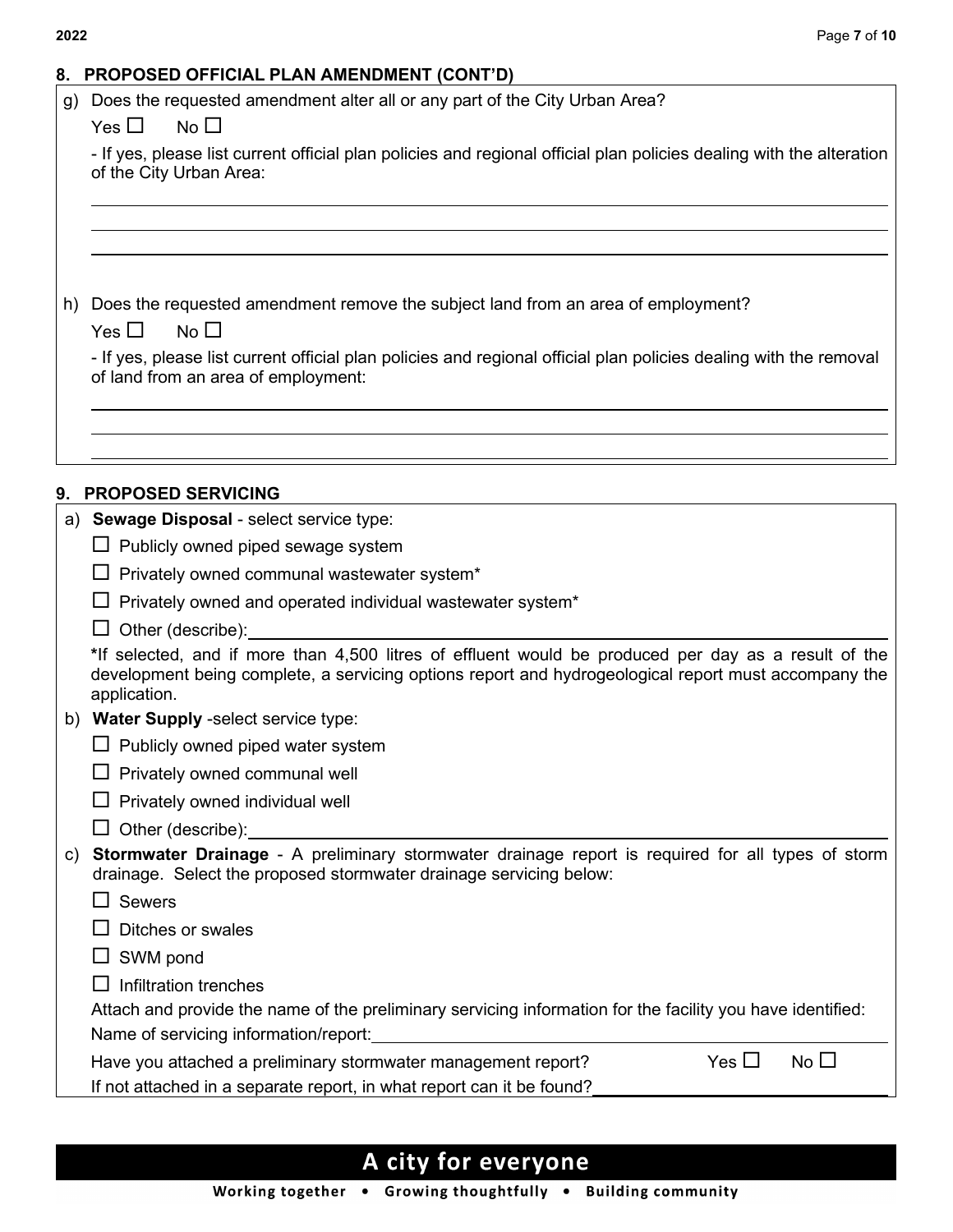### **9. PROPOSED SERVICING (CONT'D)**

|  |  | d) Access - select service type: |  |
|--|--|----------------------------------|--|
|--|--|----------------------------------|--|

 $\Box$  Provincial (MTO access or land use permit may be required)

 $\Box$  Regional

 $\Box$  Municipal

 $\Box$  Water

Name of servicing information/report:

### **10. OTHER APPLICATIONS**

Are there any previous or current Planning Act applications (such as site plan approval, plan of subdivision, consent, minor variance, zoning by-law amendment, official plan amendment) pertaining to the subject lands?

 $Yes \Box$  No  $\Pi$ 

**-** If yes, provide file number and status of each application:

### **11. PROVINCIAL POLICY CONFORMITY**

| (a) Is the plan consistent with the policy statements issued under any subsection 3(1) of the Act? |            |             |
|----------------------------------------------------------------------------------------------------|------------|-------------|
| (i.e. the Provincial Policy Statement)                                                             | Yes $\Box$ | No LI       |
| b) Is the subject land within an area of land designated under any provincial plan or plans?       |            |             |
| (i.e. Places to Grow - Growth Plan for the Greater Golden Horseshoe)                               | Yes $\Box$ | $No$ $\Box$ |
| - If yes, name of plan(s):                                                                         |            |             |
| c) Does the plan confirm to, or not conflict with, the applicable provincial plan(s)?              | Yes $\Box$ | No LI       |

## **ACKNOWLEDGEMENT**

 $\Box$  I acknowledge that submission of this application constitutes consent for authorized municipal staff to enter upon the subject property for the purpose of conducting site visits, including photographs, which are necessary for the evaluation of this application.

 $\Box$  I acknowledge that the information requested on this form, and submitted with this application, is collected under the authority of the Planning Act, R.S.O. 1990, Chapter P.13, as amended, and the provisions of the Municipal Freedom of Information and Protection of Privacy Act. The information is required in order to process this application and forms part of the public record. I understand and agree that the information provided within this application may be published on the City of Kitchener website and therefore be publicly accessible. Questions about this collection can be made to City of Kitchener Planning Division at 519-741- 2426.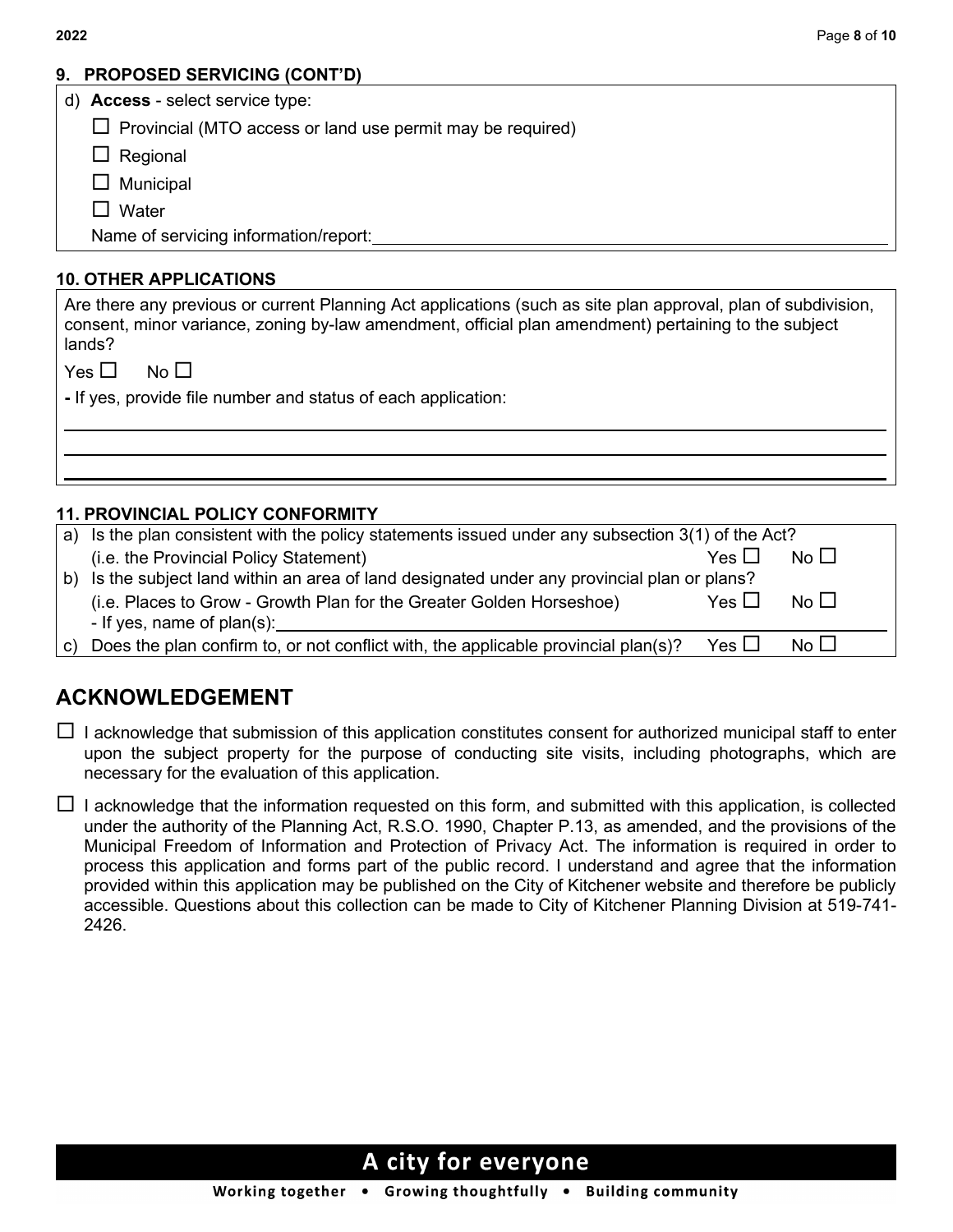I acknowledge that, to facilitate the City's compliance with O. Reg. 191/11 *Integrated Accessibility Standards* under the *Accessibility for Ontarians with Disabilities Act, 2005*, S.O. 2005, c. 11., the Consultant/Contractor shall provide any final report and any other document identified by the Project Manager/City Representative as intended City/Client website content in an accessible format that complies with the World Wide Web Consortium Web Content Accessibility Guidelines 2.0 AA [other than success criteria 1.2.4. Captions (Live) and success criteria 1.2.5 Audio Descriptions (Pre-Recorded)]. However, this requirement shall not apply to drawings, photos, maps, site plans, or other documents that the Project Manager/City Representative agrees cannot practicably be converted to an accessible format. For detailed information about AODA requirements and to find training resources, visit [https://aoda.ca/.](https://aoda.ca/)

| Signature of Owner/Applicant: | Date |
|-------------------------------|------|
|                               |      |

### **AFFIDAVIT** (to be completed *in person* in the presence of a Commissioner of Oaths)

| . . | /Town/Township of<br>الا: ان<br>of the Q |
|-----|------------------------------------------|
|     |                                          |

in the County/Region of \_\_\_\_\_\_\_\_\_\_\_\_\_\_\_\_\_\_\_\_\_\_\_\_\_\_\_\_\_\_\_, solemnly declare that the information contained in this application is true, the information contained in the documents that accompany this application is true and that the owner as of the day on which this application is made has unconditional ownership of the subject lands and has disclosed any agreements or encumbrances that apply to the subject lands.

### **Signature of Owner/Applicant:**

### **Declared before me at the**

| City/Town/Township of |        | in the County/Region of |  |
|-----------------------|--------|-------------------------|--|
| this                  | dav of | ▵                       |  |

**Commissioner of Oaths:**